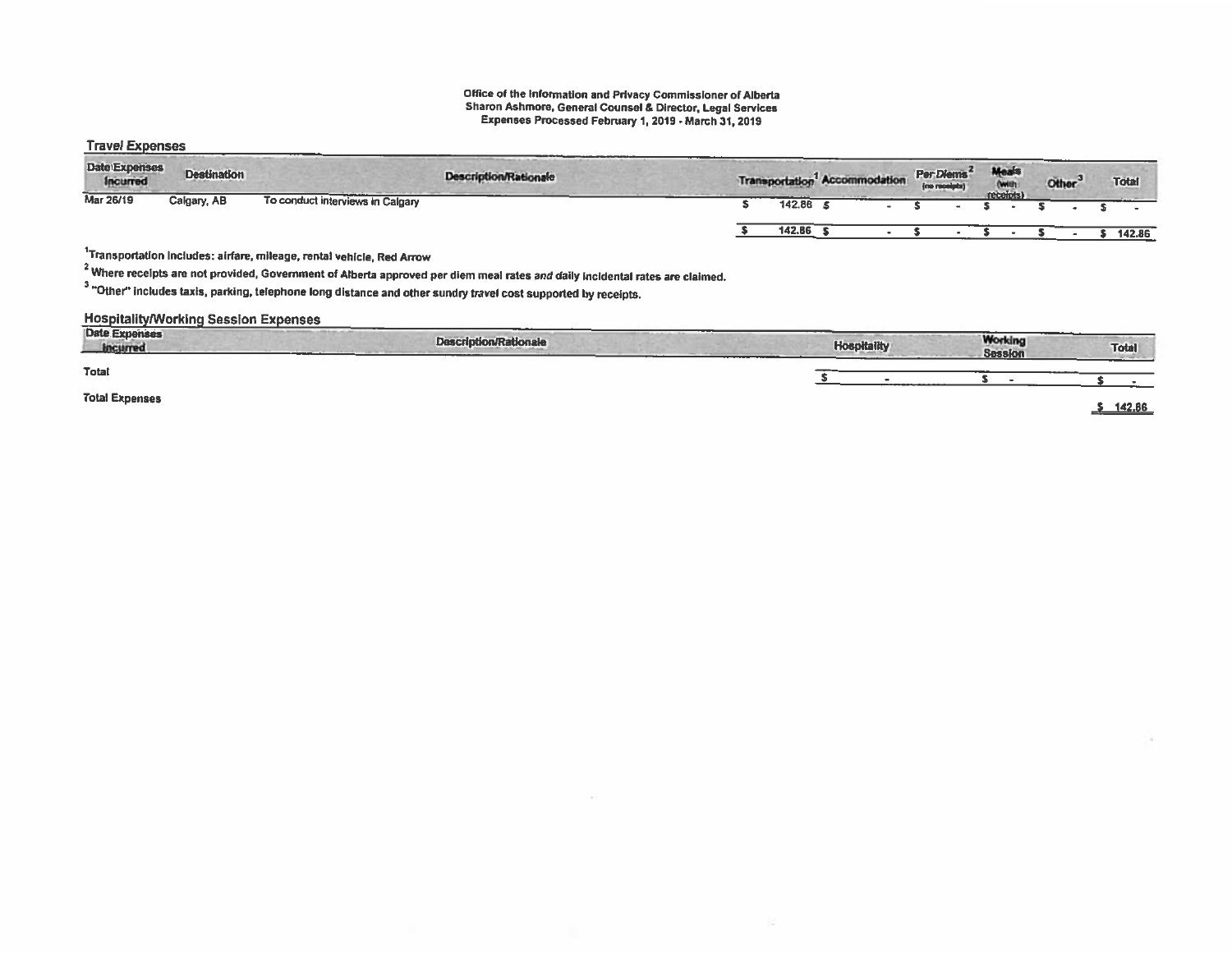### Audrey Palmer

From: Sent: To: Subject: Red Arrow Reservations <itinerary@redarrow.ca> March-21-19 11:07 AM Audrey Palmer Red Arrow Itinerary/Receipt

|--|

## ITINERARY/RECEIPT

2019-03-21

### OFFICE OF INFORMATION & PRIVACY (106908) You can reach us at: 410, 9925 - 109th STREET EDMONTON, AB T5K 2J8 Corporate Sales Attn: AUDREY PARKER

| ORDER#  | ORDERED             | CUSTOMER# P.O. | <b>GROUP</b><br><b>NAME</b> | <b>I DEPARTING RETURNING</b> | <b>SALES</b><br><b>REP</b> | <b>SALES</b><br><b>AGENT</b> |
|---------|---------------------|----------------|-----------------------------|------------------------------|----------------------------|------------------------------|
| 1929208 | $2019 - 03 -$<br>21 |                |                             | 2019-03-26 2019-03-26        |                            | Website<br>User              |

# Travellers: \$142.86

Ashmore/Sharon,

| <b>PRODUCT DESCRIPTION</b>                                                                                                                                                                                                                    | <b>DURATION</b> | <b>OCCUPANCY</b> | QTY | <b>PRICE/UNIT</b> | <b>BILLED</b> |
|-----------------------------------------------------------------------------------------------------------------------------------------------------------------------------------------------------------------------------------------------|-----------------|------------------|-----|-------------------|---------------|
| <b>ECEXP 06:00.</b><br>Assigned to: 04A, 04B, 04C<br>Departs Edmonton (EDMSOUTH / New<br>Location / 5359 Calgary Trail) at 06:15 on<br>2019-03-26.<br>Arrives Calgary (CALTO / CTO 205 9<br>Ave SE) at 09:20 on 2019-03-26. (3 hrs 5<br>mins) | 3 hrs 5 mins    | Corporate 1      | 3   | \$71.43           | \$214.29      |
| <b>CEEXP 16:30.</b><br>Assigned to: 08A, 08B, 08C<br>Departs Calgary (CALTO / CTO 205 9<br>Ave SE) at 16:30 on 2019-03-26.<br>Arrives Edmonton (EDMSOUTH / New<br>Location / 5359 Calgary Trail) at 19:35 on                                  | 3 hrs 5 mins    | Corporate 1      | 3   | \$71.43           |               |